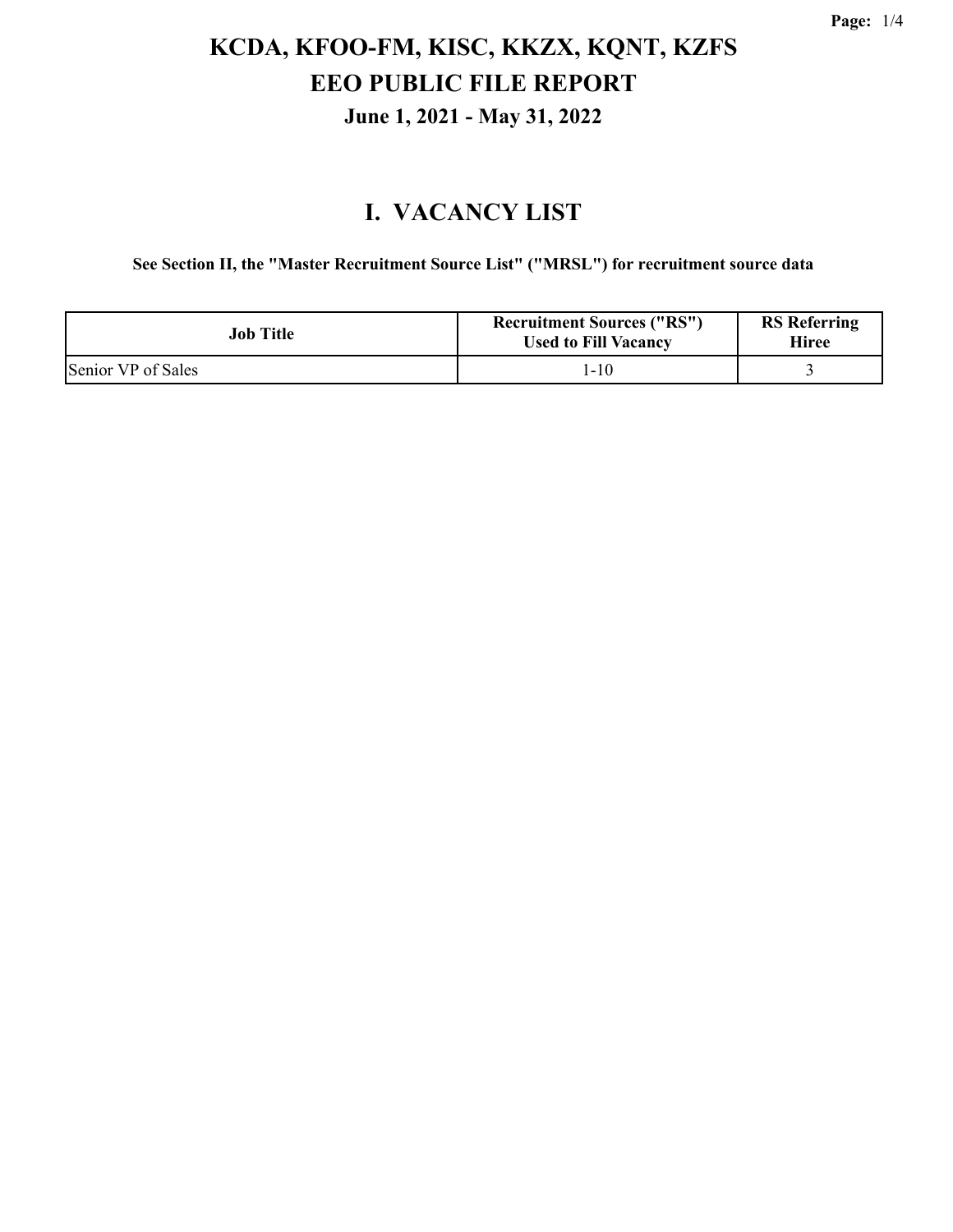#### **II. MASTER RECRUITMENT SOURCE LIST ("MRSL")**

| <b>RS</b><br><b>Number</b> | <b>RS</b> Information                                                                                                                                                                                                                | <b>Source Entitled</b><br>to Vacancy<br><b>Notification?</b><br>(Yes/No) | <b>No. of Interviewees</b><br><b>Referred by RS</b><br>Over<br><b>Reporting Period</b> |
|----------------------------|--------------------------------------------------------------------------------------------------------------------------------------------------------------------------------------------------------------------------------------|--------------------------------------------------------------------------|----------------------------------------------------------------------------------------|
| $\mathbf{1}$               | All Access Music Group, Inc.<br>28955 Pacific Coast Highway Suite 210<br>Malibu, California 90265<br>Url: allaccess.com<br>Email: jdenver@allaccess.com<br><b>Career Services</b>                                                    | N                                                                        | $\boldsymbol{0}$                                                                       |
| $\overline{2}$             | Eastern Washington University<br>114 Showalter<br>Cheney, Washington 99004-2443<br>Phone: 509.359.2221<br>Fax: 1-509-359-6940<br>Jill Summers                                                                                        | N                                                                        | $\boldsymbol{0}$                                                                       |
| $\overline{3}$             | Employee Referral                                                                                                                                                                                                                    | N                                                                        | $\overline{2}$                                                                         |
| 4                          | iHeartMedia.dejobs.org<br>20880 Stone Oak Pkwy<br>San Antonio, Texas 78258<br>Phone: 210-253-5126<br>Url: http://www.iheartmedia.dejobs.org<br><b>Talent Acquisition Coordinator</b><br><b>Manual Posting</b>                        | N                                                                        | $\boldsymbol{0}$                                                                       |
| 5                          | iHeartMediaCareers.com<br>20880 Stone Oak Pkwy<br>San Antonio, Texas 78258<br>Phone: 210-253-5126<br>Url: http://www.iheartmediacareers.com<br><b>Talent Acquisition Coordinator</b><br><b>Manual Posting</b>                        | N                                                                        | $\boldsymbol{0}$                                                                       |
| 6                          | LDS Employment Resource Services<br>200 North Mullan Road-Suite 220<br>Spokane Valley, Washington 99206<br>Phone: 509-928-2534<br>Url: www.ldsjobs.org<br>Email: wel-ec-spokane@ldschurch.org<br>Fax: 1-509-922-3556<br>Office Staff | N                                                                        | $\boldsymbol{0}$                                                                       |
| 7                          | Martin Luther King, Jr. Family Outreach Center<br>845 S. Sherman P.O. Box 40193<br>Spokane, Washington 99202<br>Phone: 509.455.8722<br>Fax: 1-509-455-3643<br>Joseph Klemz                                                           | N                                                                        | $\boldsymbol{0}$                                                                       |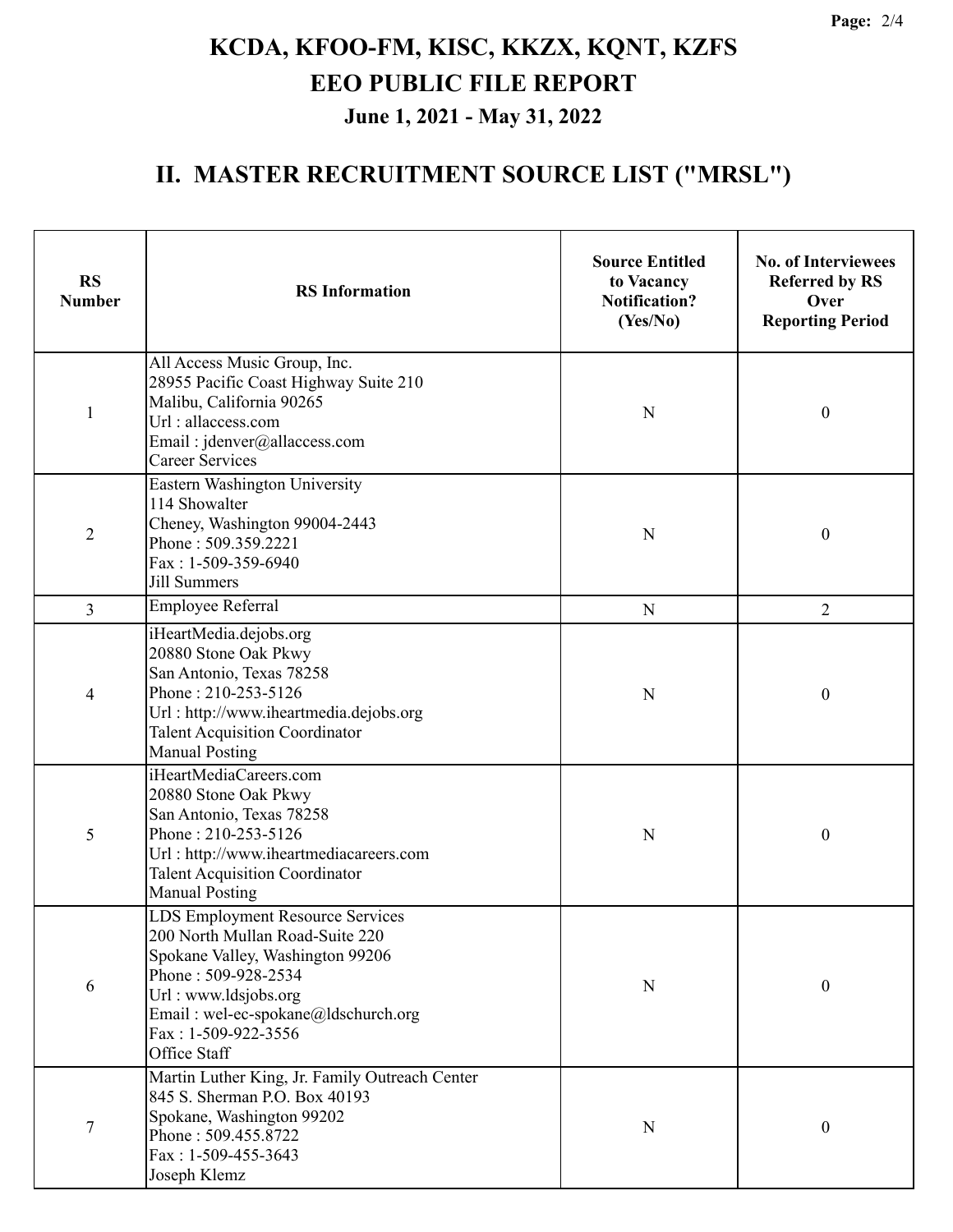#### **II. MASTER RECRUITMENT SOURCE LIST ("MRSL")**

| <b>RS</b><br><b>Number</b> | <b>RS</b> Information                                                                                                                                                                                              | <b>Source Entitled</b><br>to Vacancy<br><b>Notification?</b><br>(Yes/No) | <b>No. of Interviewees</b><br><b>Referred by RS</b><br>Over<br><b>Reporting Period</b> |
|----------------------------|--------------------------------------------------------------------------------------------------------------------------------------------------------------------------------------------------------------------|--------------------------------------------------------------------------|----------------------------------------------------------------------------------------|
| 8                          | Spokane Falls Community College<br>Multicultural Student Svcs 3410 W. Ft. Wright Dr.<br>Spokane, Washington 99204<br>Phone: 509.533.3546<br>Email: pama@spokanefalls.edu<br>Fax: 1-509-533-3547<br>Pam Austin      | Y                                                                        | $\boldsymbol{0}$                                                                       |
| 9                          | Whitworth College<br>300 W. Hawthorne Rd.<br>Spokane, Washington 99208<br>Phone: 509.777.1000<br><b>Kim Connors</b><br><b>Manual Posting</b>                                                                       | N                                                                        | $\boldsymbol{0}$                                                                       |
| 10                         | www.mediagignow.com<br>300 South Riverside Plaza Suite 800<br>Chicago, Illinois 60606<br>Phone: $336 - 553 - 0620$<br>Url: http://www.mediagignow.com<br>Email: customerservice@mediagignow.com<br>MediaGigNow.com | N                                                                        | $\mathbf{0}$                                                                           |
|                            | $\overline{2}$                                                                                                                                                                                                     |                                                                          |                                                                                        |